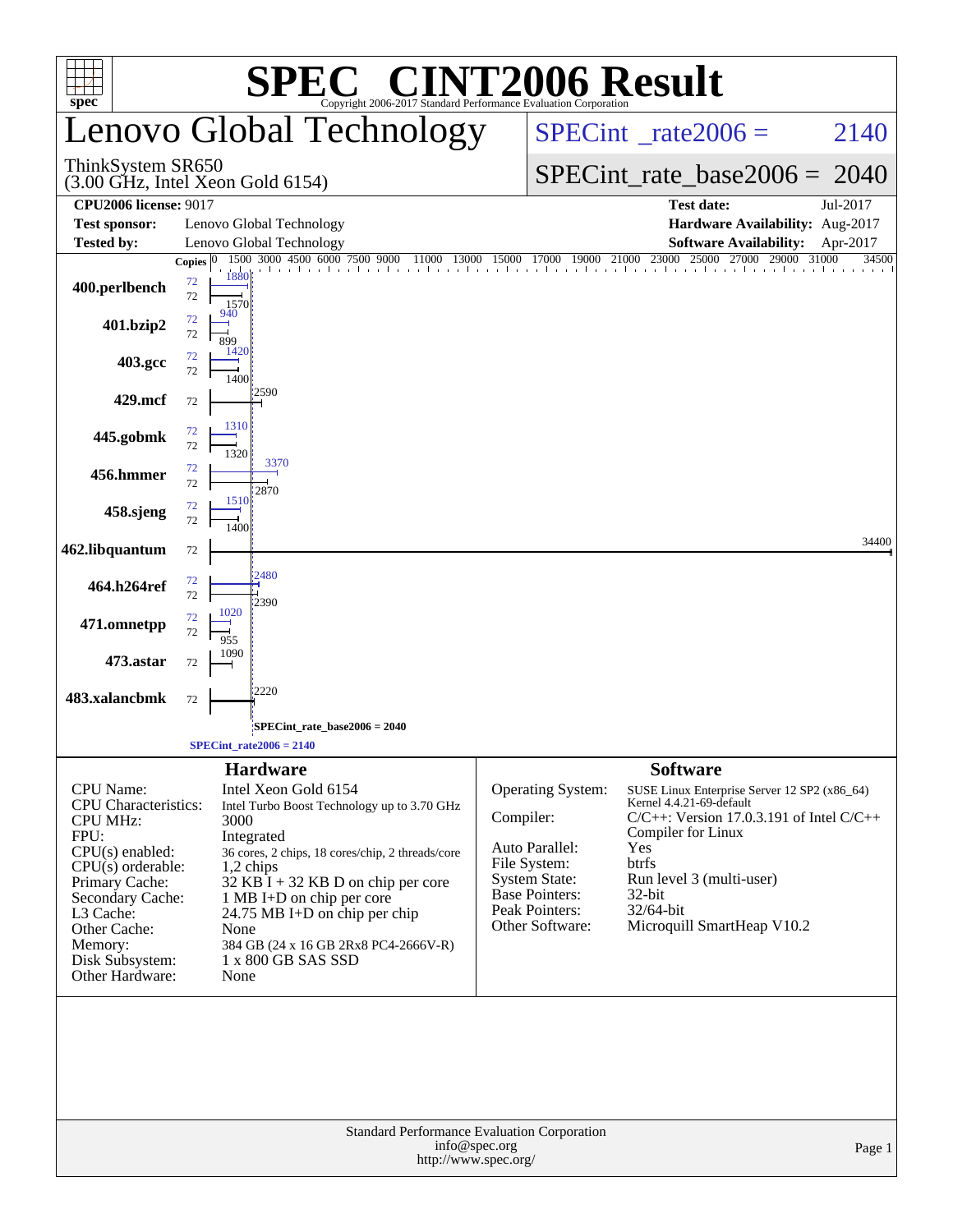

## enovo Global Technology

#### ThinkSystem SR650

(3.00 GHz, Intel Xeon Gold 6154)

SPECint rate $2006 = 2140$ 

#### [SPECint\\_rate\\_base2006 =](http://www.spec.org/auto/cpu2006/Docs/result-fields.html#SPECintratebase2006) 2040

**[Test sponsor:](http://www.spec.org/auto/cpu2006/Docs/result-fields.html#Testsponsor)** Lenovo Global Technology **[Hardware Availability:](http://www.spec.org/auto/cpu2006/Docs/result-fields.html#HardwareAvailability)** Aug-2017

**[CPU2006 license:](http://www.spec.org/auto/cpu2006/Docs/result-fields.html#CPU2006license)** 9017 **[Test date:](http://www.spec.org/auto/cpu2006/Docs/result-fields.html#Testdate)** Jul-2017 **[Tested by:](http://www.spec.org/auto/cpu2006/Docs/result-fields.html#Testedby)** Lenovo Global Technology **[Software Availability:](http://www.spec.org/auto/cpu2006/Docs/result-fields.html#SoftwareAvailability)** Apr-2017

#### **[Results Table](http://www.spec.org/auto/cpu2006/Docs/result-fields.html#ResultsTable)**

|                                                                                                          | <b>Base</b>   |                |       |                |       |                | <b>Peak</b>   |               |                |              |                |              |                |              |
|----------------------------------------------------------------------------------------------------------|---------------|----------------|-------|----------------|-------|----------------|---------------|---------------|----------------|--------------|----------------|--------------|----------------|--------------|
| <b>Benchmark</b>                                                                                         | <b>Copies</b> | <b>Seconds</b> | Ratio | <b>Seconds</b> | Ratio | <b>Seconds</b> | <b>Ratio</b>  | <b>Copies</b> | <b>Seconds</b> | <b>Ratio</b> | <b>Seconds</b> | <b>Ratio</b> | <b>Seconds</b> | <b>Ratio</b> |
| 400.perlbench                                                                                            | 72            | 445            | 1580  | 447            | 1570  | 447            | 1570          | 72            | 376            | 1870         | 374            | 1880         | 373            | 1890         |
| 401.bzip2                                                                                                | 72            | 776            | 896   | 773            | 899   | 771            | 901           | 72            | <u>739</u>     | 940          | 736            | 944          | 740            | 939          |
| $403.\mathrm{gcc}$                                                                                       | 72            | 415            | 1400  | 412            | 1410  | 413            | 1400          | 72            | 410            | 1410         | 408            | 1420         | 409            | 1420         |
| $429$ .mcf                                                                                               | 72            | 254            | 2590  | 254            | 2590  | 255            | 2580          | 72            | 254            | 2590         | 254            | 2590         | 255            | 2580         |
| $445$ .gobmk                                                                                             | 72            | 574            | 1320  | 574            | 1320  | 574            | 1320          | 72            | 575            | 1310         | 575            | 1310         | 575            | 1310         |
| 456.hmmer                                                                                                | 72            | 235            | 2860  | 232            | 2890  | 234            | 2870          | 72            | 199            | 3380         | 199            | 3370         | 200            | 3360         |
| $458$ .sjeng                                                                                             | 72            | 620            | 1400  | 620            | 1400l | 621            | 1400 <b>I</b> | 72            | 576            | 1510         | 577            | 1510         | 577            | 1510         |
| 462.libquantum                                                                                           | 72            | 43.3           | 34400 | 43.3           | 34400 | 43.4           | 34300         | 72            | 43.3           | 34400        | 43.3           | 34400        | 43.4           | 34300        |
| 464.h264ref                                                                                              | 72            | 673            | 2370  | 667            | 2390  | 665            | 2400l         | 72            | 643            | 2480         | 643            | 2480         | 655            | 2430         |
| 471.omnetpp                                                                                              | 72            | 472            | 954   | 471            | 956   | 471            | 955           | 72            | 440            | 1020         | 440            | 1020         | 440            | 1020         |
| $473$ . astar                                                                                            | 72            | 465            | 1090  | 464            | 1090  | 463            | 1090          | 72            | 465            | 1090         | 464            | 1090         | 463            | 1090         |
| 483.xalancbmk                                                                                            | 72            | 224            | 2220  | 224            | 2220  | 225            | 2210          | 72            | 224            | 2220         | 224            | 2220         | 225            | 2210         |
| Results appear in the order in which they were run. Bold underlined text indicates a median measurement. |               |                |       |                |       |                |               |               |                |              |                |              |                |              |

#### **[Submit Notes](http://www.spec.org/auto/cpu2006/Docs/result-fields.html#SubmitNotes)**

 The numactl mechanism was used to bind copies to processors. The config file option 'submit' was used to generate numactl commands to bind each copy to a specific processor. For details, please see the config file.

#### **[Operating System Notes](http://www.spec.org/auto/cpu2006/Docs/result-fields.html#OperatingSystemNotes)**

Stack size set to unlimited using "ulimit -s unlimited"

#### **[Platform Notes](http://www.spec.org/auto/cpu2006/Docs/result-fields.html#PlatformNotes)**

Standard Performance Evaluation Corporation BIOS configuration: Operating Mode set to Maximum Performance SNC set to Enable DCU Streamer Prefetcher set to Disable Stale AtoS set to Enable LLC dead line alloc set to Disable Sysinfo program /home/cpu2006-1.2-ic17.0u3/config/sysinfo.rev6993 Revision 6993 of 2015-11-06 (b5e8d4b4eb51ed28d7f98696cbe290c1) running on Cyborg-SPECcpu2006-SUSE12SP2 Fri Jul 14 18:16:38 2017 This section contains SUT (System Under Test) info as seen by some common utilities. To remove or add to this section, see: <http://www.spec.org/cpu2006/Docs/config.html#sysinfo> From /proc/cpuinfo model name : Intel(R) Xeon(R) Gold 6154 CPU @ 3.00GHz 2 "physical id"s (chips) Continued on next page

[info@spec.org](mailto:info@spec.org) <http://www.spec.org/>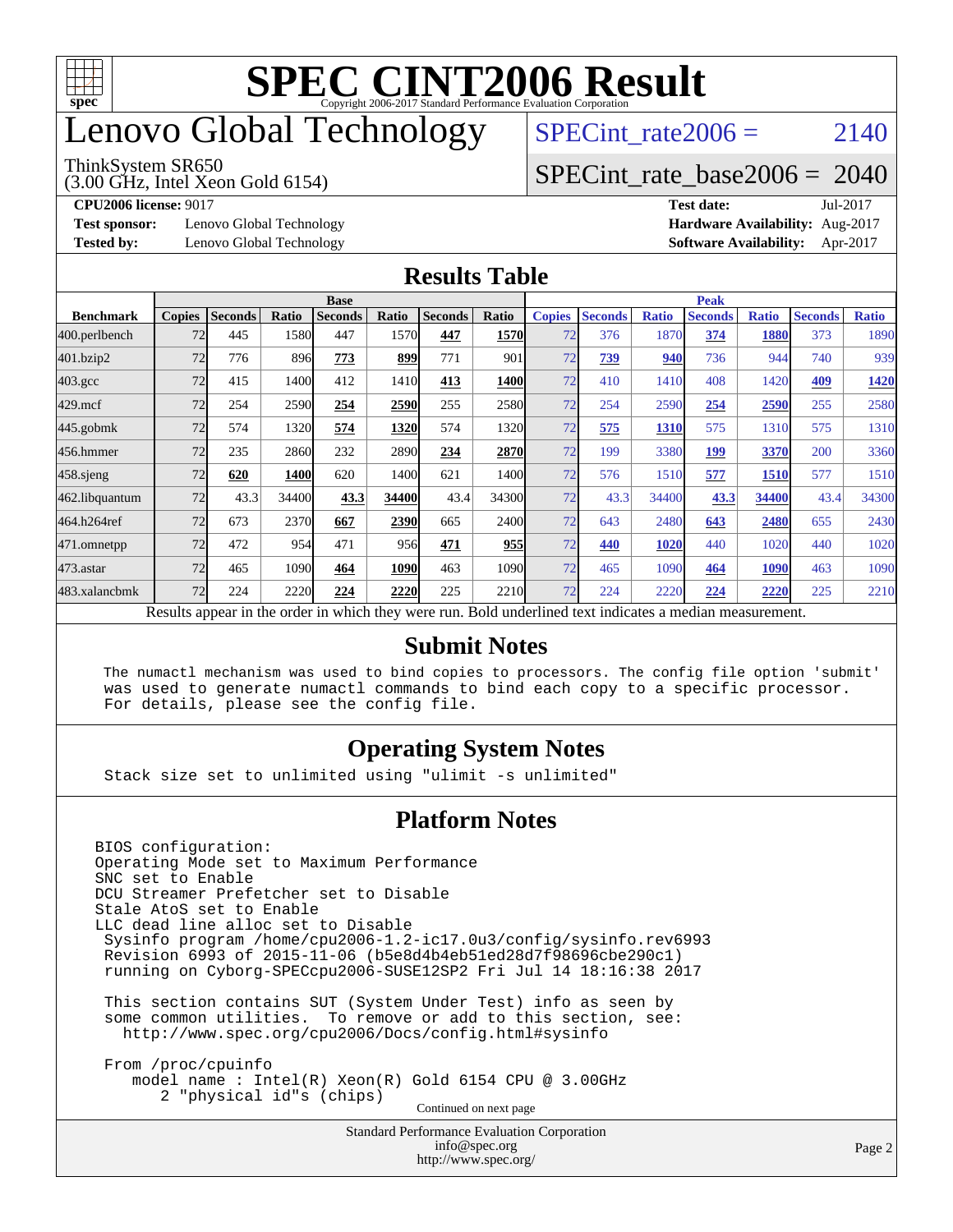

### enovo Global Technology

SPECint rate  $2006 = 2140$ 

(3.00 GHz, Intel Xeon Gold 6154) ThinkSystem SR650

[SPECint\\_rate\\_base2006 =](http://www.spec.org/auto/cpu2006/Docs/result-fields.html#SPECintratebase2006) 2040

**[CPU2006 license:](http://www.spec.org/auto/cpu2006/Docs/result-fields.html#CPU2006license)** 9017 **[Test date:](http://www.spec.org/auto/cpu2006/Docs/result-fields.html#Testdate)** Jul-2017

**[Test sponsor:](http://www.spec.org/auto/cpu2006/Docs/result-fields.html#Testsponsor)** Lenovo Global Technology **[Hardware Availability:](http://www.spec.org/auto/cpu2006/Docs/result-fields.html#HardwareAvailability)** Aug-2017 **[Tested by:](http://www.spec.org/auto/cpu2006/Docs/result-fields.html#Testedby)** Lenovo Global Technology **[Software Availability:](http://www.spec.org/auto/cpu2006/Docs/result-fields.html#SoftwareAvailability)** Apr-2017

#### **[Platform Notes \(Continued\)](http://www.spec.org/auto/cpu2006/Docs/result-fields.html#PlatformNotes)**

Standard Performance Evaluation Corporation [info@spec.org](mailto:info@spec.org) 72 "processors" cores, siblings (Caution: counting these is hw and system dependent. The following excerpts from /proc/cpuinfo might not be reliable. Use with caution.) cpu cores : 18 siblings : 36 physical 0: cores 0 1 2 3 4 8 9 10 11 16 17 18 19 20 24 25 26 27 physical 1: cores 0 1 2 3 4 8 9 10 11 16 17 18 19 20 24 25 26 27 cache size : 25344 KB From /proc/meminfo MemTotal: 395892112 kB HugePages\_Total: 0<br>Hugepagesize: 2048 kB Hugepagesize: From /etc/\*release\* /etc/\*version\* SuSE-release: SUSE Linux Enterprise Server 12 (x86\_64) VERSION = 12 PATCHLEVEL = 2 # This file is deprecated and will be removed in a future service pack or release. # Please check /etc/os-release for details about this release. os-release: NAME="SLES" VERSION="12-SP2" VERSION\_ID="12.2" PRETTY\_NAME="SUSE Linux Enterprise Server 12 SP2" ID="sles" ANSI\_COLOR="0;32" CPE\_NAME="cpe:/o:suse:sles:12:sp2" uname -a: Linux Cyborg-SPECcpu2006-SUSE12SP2 4.4.21-69-default #1 SMP Tue Oct 25 10:58:20 UTC 2016 (9464f67) x86\_64 x86\_64 x86\_64 GNU/Linux run-level 3 Jul 14 18:16 SPEC is set to: /home/cpu2006-1.2-ic17.0u3 Filesystem Type Size Used Avail Use% Mounted on /dev/sdb2 btrfs 744G 30G 712G 4% /home Additional information from dmidecode: Warning: Use caution when you interpret this section. The 'dmidecode' program reads system data which is "intended to allow hardware to be accurately determined", but the intent may not be met, as there are frequent changes to hardware, firmware, and the "DMTF SMBIOS" standard. BIOS Lenovo -[IVE109Q-1.00]- 06/28/2017 Memory: 24x Samsung M393A2K43BB1-CTD 16 GB 2 rank 2666 MHz Continued on next page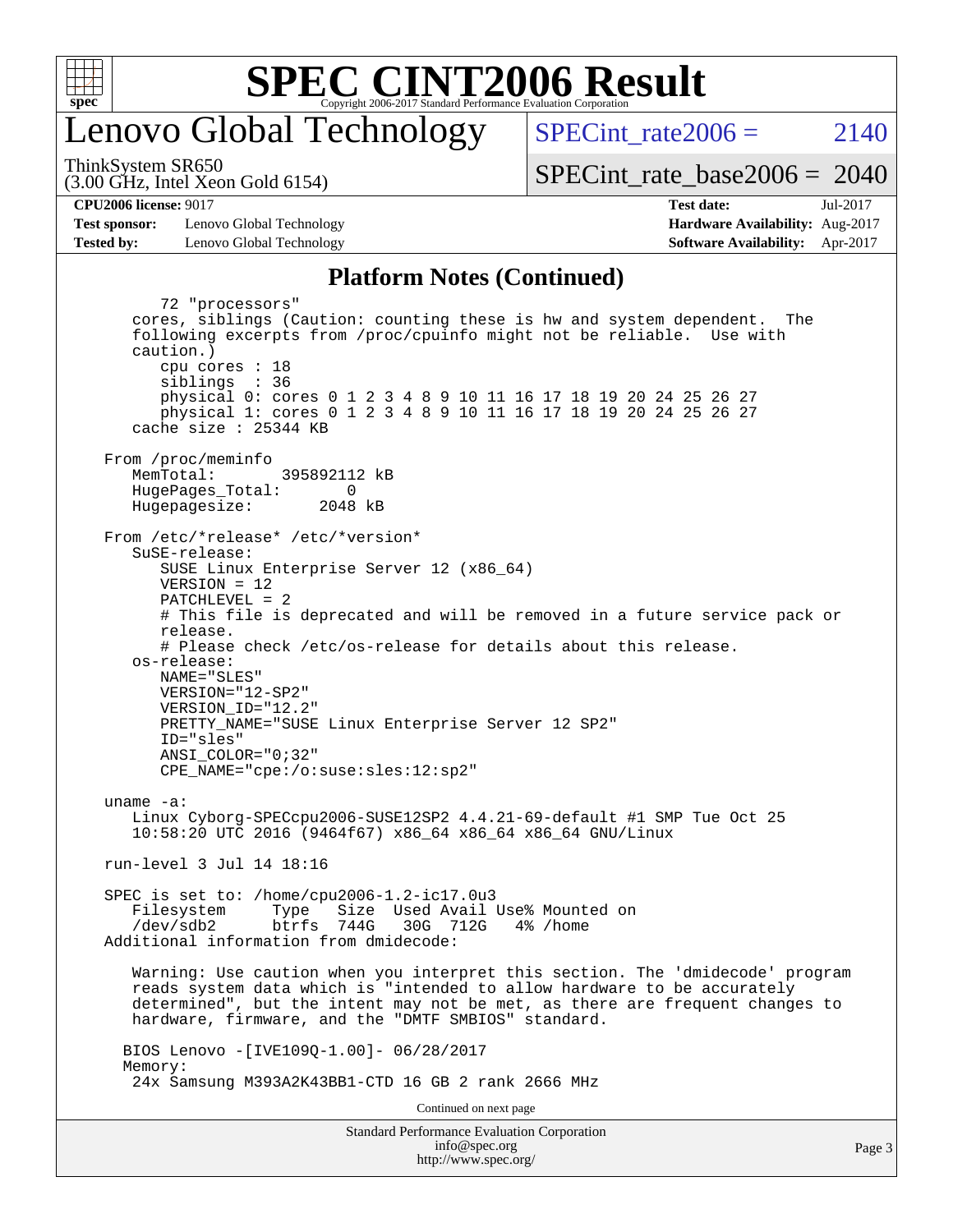

## enovo Global Technology

ThinkSystem SR650

[SPECint\\_rate\\_base2006 =](http://www.spec.org/auto/cpu2006/Docs/result-fields.html#SPECintratebase2006) 2040

(3.00 GHz, Intel Xeon Gold 6154)

**[Test sponsor:](http://www.spec.org/auto/cpu2006/Docs/result-fields.html#Testsponsor)** Lenovo Global Technology **[Hardware Availability:](http://www.spec.org/auto/cpu2006/Docs/result-fields.html#HardwareAvailability)** Aug-2017

**[CPU2006 license:](http://www.spec.org/auto/cpu2006/Docs/result-fields.html#CPU2006license)** 9017 **[Test date:](http://www.spec.org/auto/cpu2006/Docs/result-fields.html#Testdate)** Jul-2017 **[Tested by:](http://www.spec.org/auto/cpu2006/Docs/result-fields.html#Testedby)** Lenovo Global Technology **[Software Availability:](http://www.spec.org/auto/cpu2006/Docs/result-fields.html#SoftwareAvailability)** Apr-2017

SPECint rate  $2006 = 2140$ 

#### **[Platform Notes \(Continued\)](http://www.spec.org/auto/cpu2006/Docs/result-fields.html#PlatformNotes)**

(End of data from sysinfo program)

#### **[General Notes](http://www.spec.org/auto/cpu2006/Docs/result-fields.html#GeneralNotes)**

Environment variables set by runspec before the start of the run: LD\_LIBRARY\_PATH = "/home/cpu2006-1.2-ic17.0u3/lib/ia32:/home/cpu2006-1.2-ic17.0u3/lib/intel64:/home/cpu2006-1.2-ic17.0u3/sh10.2"

 Binaries compiled on a system with 1x Intel Core i7-4790 CPU + 32GB RAM memory using Redhat Enterprise Linux 7.2 Transparent Huge Pages enabled by default Filesystem page cache cleared with: shell invocation of 'sync; echo 3 > /proc/sys/vm/drop\_caches' prior to run runspec command invoked through numactl i.e.: numactl --interleave=all runspec <etc>

### **[Base Compiler Invocation](http://www.spec.org/auto/cpu2006/Docs/result-fields.html#BaseCompilerInvocation)**

[C benchmarks](http://www.spec.org/auto/cpu2006/Docs/result-fields.html#Cbenchmarks):

[icc -m32 -L/opt/intel/compilers\\_and\\_libraries\\_2017/linux/lib/ia32](http://www.spec.org/cpu2006/results/res2017q4/cpu2006-20170918-49742.flags.html#user_CCbase_intel_icc_c29f3ff5a7ed067b11e4ec10a03f03ae)

[C++ benchmarks:](http://www.spec.org/auto/cpu2006/Docs/result-fields.html#CXXbenchmarks)

[icpc -m32 -L/opt/intel/compilers\\_and\\_libraries\\_2017/linux/lib/ia32](http://www.spec.org/cpu2006/results/res2017q4/cpu2006-20170918-49742.flags.html#user_CXXbase_intel_icpc_8c35c7808b62dab9ae41a1aa06361b6b)

### **[Base Portability Flags](http://www.spec.org/auto/cpu2006/Docs/result-fields.html#BasePortabilityFlags)**

 400.perlbench: [-D\\_FILE\\_OFFSET\\_BITS=64](http://www.spec.org/cpu2006/results/res2017q4/cpu2006-20170918-49742.flags.html#user_basePORTABILITY400_perlbench_file_offset_bits_64_438cf9856305ebd76870a2c6dc2689ab) [-DSPEC\\_CPU\\_LINUX\\_IA32](http://www.spec.org/cpu2006/results/res2017q4/cpu2006-20170918-49742.flags.html#b400.perlbench_baseCPORTABILITY_DSPEC_CPU_LINUX_IA32) 401.bzip2: [-D\\_FILE\\_OFFSET\\_BITS=64](http://www.spec.org/cpu2006/results/res2017q4/cpu2006-20170918-49742.flags.html#user_basePORTABILITY401_bzip2_file_offset_bits_64_438cf9856305ebd76870a2c6dc2689ab) 403.gcc: [-D\\_FILE\\_OFFSET\\_BITS=64](http://www.spec.org/cpu2006/results/res2017q4/cpu2006-20170918-49742.flags.html#user_basePORTABILITY403_gcc_file_offset_bits_64_438cf9856305ebd76870a2c6dc2689ab) 429.mcf: [-D\\_FILE\\_OFFSET\\_BITS=64](http://www.spec.org/cpu2006/results/res2017q4/cpu2006-20170918-49742.flags.html#user_basePORTABILITY429_mcf_file_offset_bits_64_438cf9856305ebd76870a2c6dc2689ab) 445.gobmk: [-D\\_FILE\\_OFFSET\\_BITS=64](http://www.spec.org/cpu2006/results/res2017q4/cpu2006-20170918-49742.flags.html#user_basePORTABILITY445_gobmk_file_offset_bits_64_438cf9856305ebd76870a2c6dc2689ab) 456.hmmer: [-D\\_FILE\\_OFFSET\\_BITS=64](http://www.spec.org/cpu2006/results/res2017q4/cpu2006-20170918-49742.flags.html#user_basePORTABILITY456_hmmer_file_offset_bits_64_438cf9856305ebd76870a2c6dc2689ab) 458.sjeng: [-D\\_FILE\\_OFFSET\\_BITS=64](http://www.spec.org/cpu2006/results/res2017q4/cpu2006-20170918-49742.flags.html#user_basePORTABILITY458_sjeng_file_offset_bits_64_438cf9856305ebd76870a2c6dc2689ab) 462.libquantum: [-D\\_FILE\\_OFFSET\\_BITS=64](http://www.spec.org/cpu2006/results/res2017q4/cpu2006-20170918-49742.flags.html#user_basePORTABILITY462_libquantum_file_offset_bits_64_438cf9856305ebd76870a2c6dc2689ab) [-DSPEC\\_CPU\\_LINUX](http://www.spec.org/cpu2006/results/res2017q4/cpu2006-20170918-49742.flags.html#b462.libquantum_baseCPORTABILITY_DSPEC_CPU_LINUX) 464.h264ref: [-D\\_FILE\\_OFFSET\\_BITS=64](http://www.spec.org/cpu2006/results/res2017q4/cpu2006-20170918-49742.flags.html#user_basePORTABILITY464_h264ref_file_offset_bits_64_438cf9856305ebd76870a2c6dc2689ab) 471.omnetpp: [-D\\_FILE\\_OFFSET\\_BITS=64](http://www.spec.org/cpu2006/results/res2017q4/cpu2006-20170918-49742.flags.html#user_basePORTABILITY471_omnetpp_file_offset_bits_64_438cf9856305ebd76870a2c6dc2689ab) 473.astar: [-D\\_FILE\\_OFFSET\\_BITS=64](http://www.spec.org/cpu2006/results/res2017q4/cpu2006-20170918-49742.flags.html#user_basePORTABILITY473_astar_file_offset_bits_64_438cf9856305ebd76870a2c6dc2689ab) 483.xalancbmk: [-D\\_FILE\\_OFFSET\\_BITS=64](http://www.spec.org/cpu2006/results/res2017q4/cpu2006-20170918-49742.flags.html#user_basePORTABILITY483_xalancbmk_file_offset_bits_64_438cf9856305ebd76870a2c6dc2689ab) [-DSPEC\\_CPU\\_LINUX](http://www.spec.org/cpu2006/results/res2017q4/cpu2006-20170918-49742.flags.html#b483.xalancbmk_baseCXXPORTABILITY_DSPEC_CPU_LINUX)

### **[Base Optimization Flags](http://www.spec.org/auto/cpu2006/Docs/result-fields.html#BaseOptimizationFlags)**

[C benchmarks](http://www.spec.org/auto/cpu2006/Docs/result-fields.html#Cbenchmarks):

[-xCORE-AVX512](http://www.spec.org/cpu2006/results/res2017q4/cpu2006-20170918-49742.flags.html#user_CCbase_f-xCORE-AVX512) [-ipo](http://www.spec.org/cpu2006/results/res2017q4/cpu2006-20170918-49742.flags.html#user_CCbase_f-ipo) [-O3](http://www.spec.org/cpu2006/results/res2017q4/cpu2006-20170918-49742.flags.html#user_CCbase_f-O3) [-no-prec-div](http://www.spec.org/cpu2006/results/res2017q4/cpu2006-20170918-49742.flags.html#user_CCbase_f-no-prec-div) [-qopt-prefetch](http://www.spec.org/cpu2006/results/res2017q4/cpu2006-20170918-49742.flags.html#user_CCbase_f-qopt-prefetch) [-qopt-mem-layout-trans=3](http://www.spec.org/cpu2006/results/res2017q4/cpu2006-20170918-49742.flags.html#user_CCbase_f-qopt-mem-layout-trans_170f5be61cd2cedc9b54468c59262d5d)

Continued on next page

Standard Performance Evaluation Corporation [info@spec.org](mailto:info@spec.org) <http://www.spec.org/>

Page 4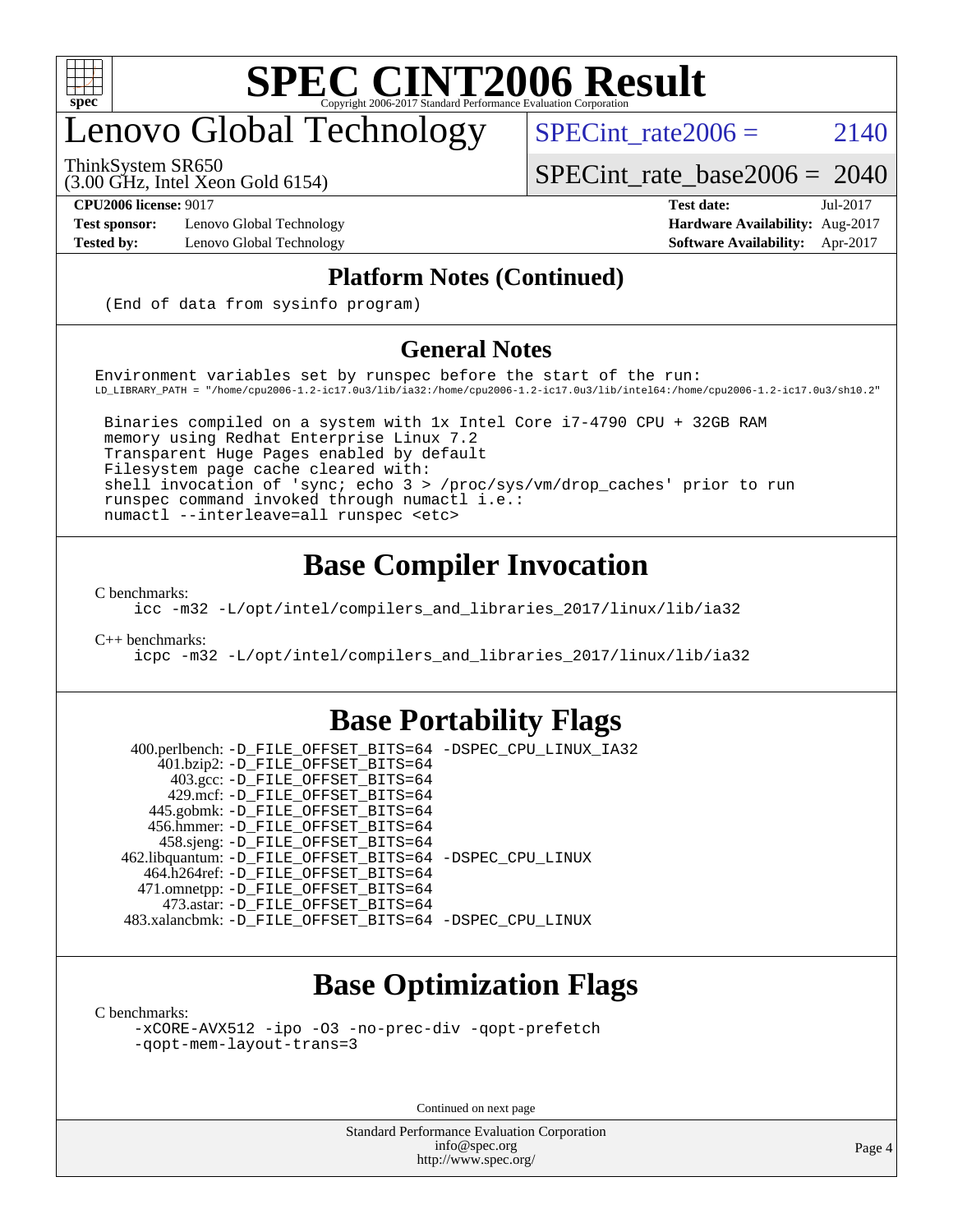

## enovo Global Technology

ThinkSystem SR650

SPECint rate  $2006 = 2140$ 

(3.00 GHz, Intel Xeon Gold 6154)

**[Test sponsor:](http://www.spec.org/auto/cpu2006/Docs/result-fields.html#Testsponsor)** Lenovo Global Technology **[Hardware Availability:](http://www.spec.org/auto/cpu2006/Docs/result-fields.html#HardwareAvailability)** Aug-2017

[SPECint\\_rate\\_base2006 =](http://www.spec.org/auto/cpu2006/Docs/result-fields.html#SPECintratebase2006) 2040 **[CPU2006 license:](http://www.spec.org/auto/cpu2006/Docs/result-fields.html#CPU2006license)** 9017 **[Test date:](http://www.spec.org/auto/cpu2006/Docs/result-fields.html#Testdate)** Jul-2017

#### **[Tested by:](http://www.spec.org/auto/cpu2006/Docs/result-fields.html#Testedby)** Lenovo Global Technology **[Software Availability:](http://www.spec.org/auto/cpu2006/Docs/result-fields.html#SoftwareAvailability)** Apr-2017

### **[Base Optimization Flags \(Continued\)](http://www.spec.org/auto/cpu2006/Docs/result-fields.html#BaseOptimizationFlags)**

[C++ benchmarks:](http://www.spec.org/auto/cpu2006/Docs/result-fields.html#CXXbenchmarks)

[-xCORE-AVX512](http://www.spec.org/cpu2006/results/res2017q4/cpu2006-20170918-49742.flags.html#user_CXXbase_f-xCORE-AVX512) [-ipo](http://www.spec.org/cpu2006/results/res2017q4/cpu2006-20170918-49742.flags.html#user_CXXbase_f-ipo) [-O3](http://www.spec.org/cpu2006/results/res2017q4/cpu2006-20170918-49742.flags.html#user_CXXbase_f-O3) [-no-prec-div](http://www.spec.org/cpu2006/results/res2017q4/cpu2006-20170918-49742.flags.html#user_CXXbase_f-no-prec-div) [-qopt-prefetch](http://www.spec.org/cpu2006/results/res2017q4/cpu2006-20170918-49742.flags.html#user_CXXbase_f-qopt-prefetch) [-qopt-mem-layout-trans=3](http://www.spec.org/cpu2006/results/res2017q4/cpu2006-20170918-49742.flags.html#user_CXXbase_f-qopt-mem-layout-trans_170f5be61cd2cedc9b54468c59262d5d) [-Wl,-z,muldefs](http://www.spec.org/cpu2006/results/res2017q4/cpu2006-20170918-49742.flags.html#user_CXXbase_link_force_multiple1_74079c344b956b9658436fd1b6dd3a8a) [-L/sh10.2 -lsmartheap](http://www.spec.org/cpu2006/results/res2017q4/cpu2006-20170918-49742.flags.html#user_CXXbase_SmartHeap_b831f2d313e2fffa6dfe3f00ffc1f1c0)

### **[Base Other Flags](http://www.spec.org/auto/cpu2006/Docs/result-fields.html#BaseOtherFlags)**

[C benchmarks](http://www.spec.org/auto/cpu2006/Docs/result-fields.html#Cbenchmarks):

403.gcc: [-Dalloca=\\_alloca](http://www.spec.org/cpu2006/results/res2017q4/cpu2006-20170918-49742.flags.html#b403.gcc_baseEXTRA_CFLAGS_Dalloca_be3056838c12de2578596ca5467af7f3)

### **[Peak Compiler Invocation](http://www.spec.org/auto/cpu2006/Docs/result-fields.html#PeakCompilerInvocation)**

[C benchmarks \(except as noted below\)](http://www.spec.org/auto/cpu2006/Docs/result-fields.html#Cbenchmarksexceptasnotedbelow):

[icc -m32 -L/opt/intel/compilers\\_and\\_libraries\\_2017/linux/lib/ia32](http://www.spec.org/cpu2006/results/res2017q4/cpu2006-20170918-49742.flags.html#user_CCpeak_intel_icc_c29f3ff5a7ed067b11e4ec10a03f03ae)

400.perlbench: [icc -m64](http://www.spec.org/cpu2006/results/res2017q4/cpu2006-20170918-49742.flags.html#user_peakCCLD400_perlbench_intel_icc_64bit_bda6cc9af1fdbb0edc3795bac97ada53)

401.bzip2: [icc -m64](http://www.spec.org/cpu2006/results/res2017q4/cpu2006-20170918-49742.flags.html#user_peakCCLD401_bzip2_intel_icc_64bit_bda6cc9af1fdbb0edc3795bac97ada53)

456.hmmer: [icc -m64](http://www.spec.org/cpu2006/results/res2017q4/cpu2006-20170918-49742.flags.html#user_peakCCLD456_hmmer_intel_icc_64bit_bda6cc9af1fdbb0edc3795bac97ada53)

458.sjeng: [icc -m64](http://www.spec.org/cpu2006/results/res2017q4/cpu2006-20170918-49742.flags.html#user_peakCCLD458_sjeng_intel_icc_64bit_bda6cc9af1fdbb0edc3795bac97ada53)

#### [C++ benchmarks:](http://www.spec.org/auto/cpu2006/Docs/result-fields.html#CXXbenchmarks)

[icpc -m32 -L/opt/intel/compilers\\_and\\_libraries\\_2017/linux/lib/ia32](http://www.spec.org/cpu2006/results/res2017q4/cpu2006-20170918-49742.flags.html#user_CXXpeak_intel_icpc_8c35c7808b62dab9ae41a1aa06361b6b)

### **[Peak Portability Flags](http://www.spec.org/auto/cpu2006/Docs/result-fields.html#PeakPortabilityFlags)**

 400.perlbench: [-DSPEC\\_CPU\\_LP64](http://www.spec.org/cpu2006/results/res2017q4/cpu2006-20170918-49742.flags.html#b400.perlbench_peakCPORTABILITY_DSPEC_CPU_LP64) [-DSPEC\\_CPU\\_LINUX\\_X64](http://www.spec.org/cpu2006/results/res2017q4/cpu2006-20170918-49742.flags.html#b400.perlbench_peakCPORTABILITY_DSPEC_CPU_LINUX_X64) 401.bzip2: [-DSPEC\\_CPU\\_LP64](http://www.spec.org/cpu2006/results/res2017q4/cpu2006-20170918-49742.flags.html#suite_peakCPORTABILITY401_bzip2_DSPEC_CPU_LP64) 403.gcc: [-D\\_FILE\\_OFFSET\\_BITS=64](http://www.spec.org/cpu2006/results/res2017q4/cpu2006-20170918-49742.flags.html#user_peakPORTABILITY403_gcc_file_offset_bits_64_438cf9856305ebd76870a2c6dc2689ab) 429.mcf: [-D\\_FILE\\_OFFSET\\_BITS=64](http://www.spec.org/cpu2006/results/res2017q4/cpu2006-20170918-49742.flags.html#user_peakPORTABILITY429_mcf_file_offset_bits_64_438cf9856305ebd76870a2c6dc2689ab) 445.gobmk: [-D\\_FILE\\_OFFSET\\_BITS=64](http://www.spec.org/cpu2006/results/res2017q4/cpu2006-20170918-49742.flags.html#user_peakPORTABILITY445_gobmk_file_offset_bits_64_438cf9856305ebd76870a2c6dc2689ab) 456.hmmer: [-DSPEC\\_CPU\\_LP64](http://www.spec.org/cpu2006/results/res2017q4/cpu2006-20170918-49742.flags.html#suite_peakCPORTABILITY456_hmmer_DSPEC_CPU_LP64) 458.sjeng: [-DSPEC\\_CPU\\_LP64](http://www.spec.org/cpu2006/results/res2017q4/cpu2006-20170918-49742.flags.html#suite_peakCPORTABILITY458_sjeng_DSPEC_CPU_LP64) 462.libquantum: [-D\\_FILE\\_OFFSET\\_BITS=64](http://www.spec.org/cpu2006/results/res2017q4/cpu2006-20170918-49742.flags.html#user_peakPORTABILITY462_libquantum_file_offset_bits_64_438cf9856305ebd76870a2c6dc2689ab) [-DSPEC\\_CPU\\_LINUX](http://www.spec.org/cpu2006/results/res2017q4/cpu2006-20170918-49742.flags.html#b462.libquantum_peakCPORTABILITY_DSPEC_CPU_LINUX) 464.h264ref: [-D\\_FILE\\_OFFSET\\_BITS=64](http://www.spec.org/cpu2006/results/res2017q4/cpu2006-20170918-49742.flags.html#user_peakPORTABILITY464_h264ref_file_offset_bits_64_438cf9856305ebd76870a2c6dc2689ab) 471.omnetpp: [-D\\_FILE\\_OFFSET\\_BITS=64](http://www.spec.org/cpu2006/results/res2017q4/cpu2006-20170918-49742.flags.html#user_peakPORTABILITY471_omnetpp_file_offset_bits_64_438cf9856305ebd76870a2c6dc2689ab) 473.astar: [-D\\_FILE\\_OFFSET\\_BITS=64](http://www.spec.org/cpu2006/results/res2017q4/cpu2006-20170918-49742.flags.html#user_peakPORTABILITY473_astar_file_offset_bits_64_438cf9856305ebd76870a2c6dc2689ab) 483.xalancbmk: [-D\\_FILE\\_OFFSET\\_BITS=64](http://www.spec.org/cpu2006/results/res2017q4/cpu2006-20170918-49742.flags.html#user_peakPORTABILITY483_xalancbmk_file_offset_bits_64_438cf9856305ebd76870a2c6dc2689ab) [-DSPEC\\_CPU\\_LINUX](http://www.spec.org/cpu2006/results/res2017q4/cpu2006-20170918-49742.flags.html#b483.xalancbmk_peakCXXPORTABILITY_DSPEC_CPU_LINUX)

> Standard Performance Evaluation Corporation [info@spec.org](mailto:info@spec.org) <http://www.spec.org/>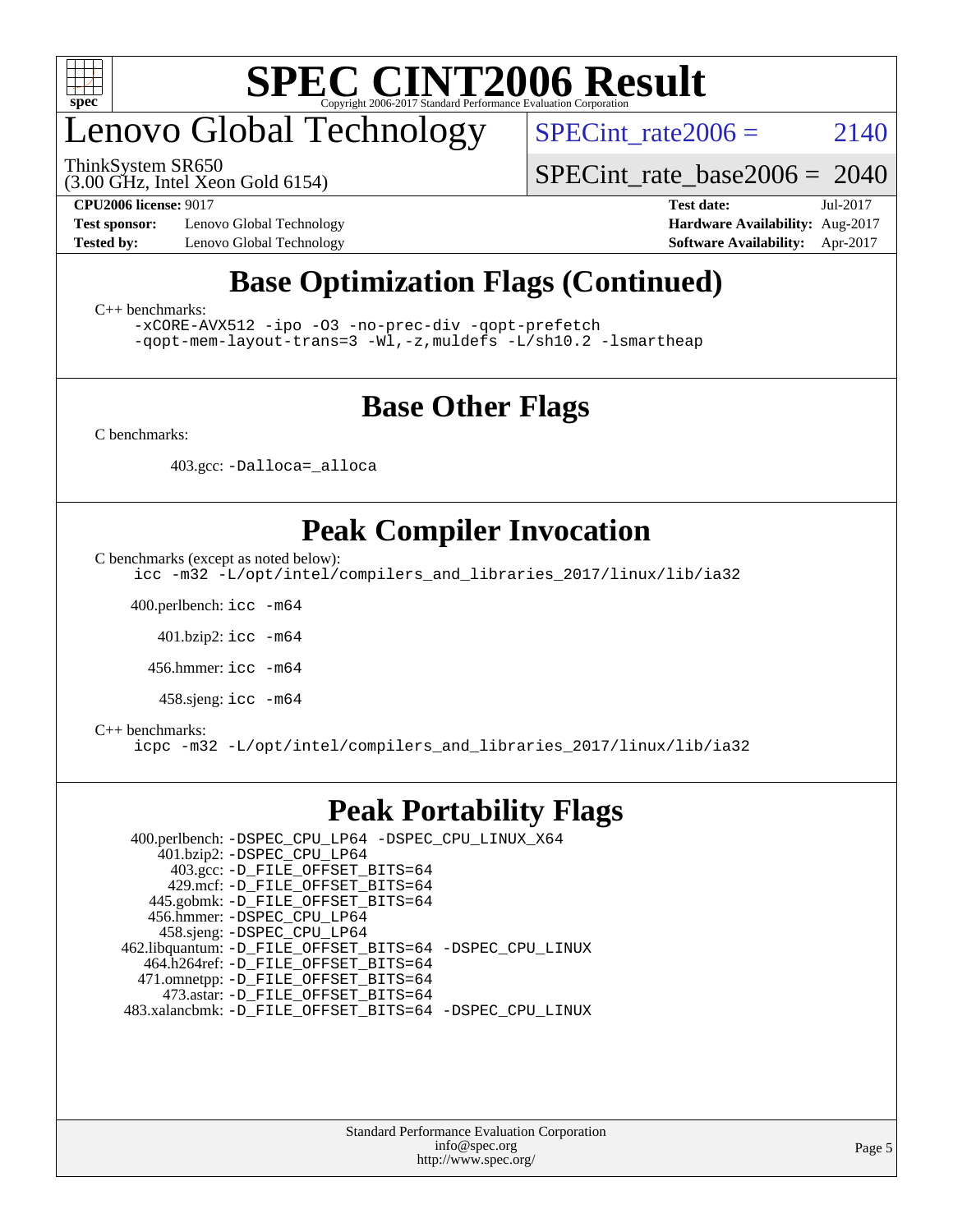

### enovo Global Technology

SPECint rate  $2006 = 2140$ 

(3.00 GHz, Intel Xeon Gold 6154) ThinkSystem SR650

[SPECint\\_rate\\_base2006 =](http://www.spec.org/auto/cpu2006/Docs/result-fields.html#SPECintratebase2006) 2040

**[Test sponsor:](http://www.spec.org/auto/cpu2006/Docs/result-fields.html#Testsponsor)** Lenovo Global Technology **[Hardware Availability:](http://www.spec.org/auto/cpu2006/Docs/result-fields.html#HardwareAvailability)** Aug-2017 **[Tested by:](http://www.spec.org/auto/cpu2006/Docs/result-fields.html#Testedby)** Lenovo Global Technology **[Software Availability:](http://www.spec.org/auto/cpu2006/Docs/result-fields.html#SoftwareAvailability)** Apr-2017

# **[CPU2006 license:](http://www.spec.org/auto/cpu2006/Docs/result-fields.html#CPU2006license)** 9017 **[Test date:](http://www.spec.org/auto/cpu2006/Docs/result-fields.html#Testdate)** Jul-2017

### **[Peak Optimization Flags](http://www.spec.org/auto/cpu2006/Docs/result-fields.html#PeakOptimizationFlags)**

#### [C benchmarks](http://www.spec.org/auto/cpu2006/Docs/result-fields.html#Cbenchmarks):

 400.perlbench: [-prof-gen](http://www.spec.org/cpu2006/results/res2017q4/cpu2006-20170918-49742.flags.html#user_peakPASS1_CFLAGSPASS1_LDCFLAGS400_perlbench_prof_gen_e43856698f6ca7b7e442dfd80e94a8fc)(pass 1) [-prof-use](http://www.spec.org/cpu2006/results/res2017q4/cpu2006-20170918-49742.flags.html#user_peakPASS2_CFLAGSPASS2_LDCFLAGS400_perlbench_prof_use_bccf7792157ff70d64e32fe3e1250b55)(pass 2) [-xCORE-AVX512](http://www.spec.org/cpu2006/results/res2017q4/cpu2006-20170918-49742.flags.html#user_peakPASS2_CFLAGSPASS2_LDCFLAGS400_perlbench_f-xCORE-AVX512)(pass 2)  $-par-num-threads=1(pass 1) -ipo(pass 2) -O3(pass 2)$  $-par-num-threads=1(pass 1) -ipo(pass 2) -O3(pass 2)$  $-par-num-threads=1(pass 1) -ipo(pass 2) -O3(pass 2)$  $-par-num-threads=1(pass 1) -ipo(pass 2) -O3(pass 2)$  $-par-num-threads=1(pass 1) -ipo(pass 2) -O3(pass 2)$  $-par-num-threads=1(pass 1) -ipo(pass 2) -O3(pass 2)$ [-no-prec-div](http://www.spec.org/cpu2006/results/res2017q4/cpu2006-20170918-49742.flags.html#user_peakPASS2_CFLAGSPASS2_LDCFLAGS400_perlbench_f-no-prec-div)(pass 2) [-auto-ilp32](http://www.spec.org/cpu2006/results/res2017q4/cpu2006-20170918-49742.flags.html#user_peakCOPTIMIZE400_perlbench_f-auto-ilp32) [-qopt-mem-layout-trans=3](http://www.spec.org/cpu2006/results/res2017q4/cpu2006-20170918-49742.flags.html#user_peakCOPTIMIZE400_perlbench_f-qopt-mem-layout-trans_170f5be61cd2cedc9b54468c59262d5d) 401.bzip2: [-prof-gen](http://www.spec.org/cpu2006/results/res2017q4/cpu2006-20170918-49742.flags.html#user_peakPASS1_CFLAGSPASS1_LDCFLAGS401_bzip2_prof_gen_e43856698f6ca7b7e442dfd80e94a8fc)(pass 1) [-prof-use](http://www.spec.org/cpu2006/results/res2017q4/cpu2006-20170918-49742.flags.html#user_peakPASS2_CFLAGSPASS2_LDCFLAGS401_bzip2_prof_use_bccf7792157ff70d64e32fe3e1250b55)(pass 2) [-xCORE-AVX512](http://www.spec.org/cpu2006/results/res2017q4/cpu2006-20170918-49742.flags.html#user_peakPASS2_CFLAGSPASS2_LDCFLAGS401_bzip2_f-xCORE-AVX512)(pass 2) [-par-num-threads=1](http://www.spec.org/cpu2006/results/res2017q4/cpu2006-20170918-49742.flags.html#user_peakPASS1_CFLAGSPASS1_LDCFLAGS401_bzip2_par_num_threads_786a6ff141b4e9e90432e998842df6c2)(pass 1) [-ipo](http://www.spec.org/cpu2006/results/res2017q4/cpu2006-20170918-49742.flags.html#user_peakPASS2_CFLAGSPASS2_LDCFLAGS401_bzip2_f-ipo)(pass 2) [-O3](http://www.spec.org/cpu2006/results/res2017q4/cpu2006-20170918-49742.flags.html#user_peakPASS2_CFLAGSPASS2_LDCFLAGS401_bzip2_f-O3)(pass 2) [-no-prec-div](http://www.spec.org/cpu2006/results/res2017q4/cpu2006-20170918-49742.flags.html#user_peakPASS2_CFLAGSPASS2_LDCFLAGS401_bzip2_f-no-prec-div)(pass 2) [-qopt-prefetch](http://www.spec.org/cpu2006/results/res2017q4/cpu2006-20170918-49742.flags.html#user_peakCOPTIMIZE401_bzip2_f-qopt-prefetch) [-auto-ilp32](http://www.spec.org/cpu2006/results/res2017q4/cpu2006-20170918-49742.flags.html#user_peakCOPTIMIZE401_bzip2_f-auto-ilp32) [-qopt-mem-layout-trans=3](http://www.spec.org/cpu2006/results/res2017q4/cpu2006-20170918-49742.flags.html#user_peakCOPTIMIZE401_bzip2_f-qopt-mem-layout-trans_170f5be61cd2cedc9b54468c59262d5d) 403.gcc: [-xCORE-AVX512](http://www.spec.org/cpu2006/results/res2017q4/cpu2006-20170918-49742.flags.html#user_peakOPTIMIZE403_gcc_f-xCORE-AVX512) [-ipo](http://www.spec.org/cpu2006/results/res2017q4/cpu2006-20170918-49742.flags.html#user_peakOPTIMIZE403_gcc_f-ipo) [-O3](http://www.spec.org/cpu2006/results/res2017q4/cpu2006-20170918-49742.flags.html#user_peakOPTIMIZE403_gcc_f-O3) [-no-prec-div](http://www.spec.org/cpu2006/results/res2017q4/cpu2006-20170918-49742.flags.html#user_peakOPTIMIZE403_gcc_f-no-prec-div) [-qopt-mem-layout-trans=3](http://www.spec.org/cpu2006/results/res2017q4/cpu2006-20170918-49742.flags.html#user_peakCOPTIMIZE403_gcc_f-qopt-mem-layout-trans_170f5be61cd2cedc9b54468c59262d5d)  $429$ .mcf: basepeak = yes 445.gobmk: [-prof-gen](http://www.spec.org/cpu2006/results/res2017q4/cpu2006-20170918-49742.flags.html#user_peakPASS1_CFLAGSPASS1_LDCFLAGS445_gobmk_prof_gen_e43856698f6ca7b7e442dfd80e94a8fc)(pass 1) [-prof-use](http://www.spec.org/cpu2006/results/res2017q4/cpu2006-20170918-49742.flags.html#user_peakPASS2_CFLAGSPASS2_LDCFLAGSPASS2_LDFLAGS445_gobmk_prof_use_bccf7792157ff70d64e32fe3e1250b55)(pass 2) [-xCORE-AVX512](http://www.spec.org/cpu2006/results/res2017q4/cpu2006-20170918-49742.flags.html#user_peakPASS2_CFLAGSPASS2_LDCFLAGSPASS2_LDFLAGS445_gobmk_f-xCORE-AVX512)(pass 2) [-par-num-threads=1](http://www.spec.org/cpu2006/results/res2017q4/cpu2006-20170918-49742.flags.html#user_peakPASS1_CFLAGSPASS1_LDCFLAGS445_gobmk_par_num_threads_786a6ff141b4e9e90432e998842df6c2)(pass 1) [-ipo](http://www.spec.org/cpu2006/results/res2017q4/cpu2006-20170918-49742.flags.html#user_peakPASS2_LDCFLAGS445_gobmk_f-ipo)(pass 2) [-O3](http://www.spec.org/cpu2006/results/res2017q4/cpu2006-20170918-49742.flags.html#user_peakPASS2_LDCFLAGS445_gobmk_f-O3)(pass 2) [-no-prec-div](http://www.spec.org/cpu2006/results/res2017q4/cpu2006-20170918-49742.flags.html#user_peakPASS2_LDCFLAGS445_gobmk_f-no-prec-div)(pass 2) [-qopt-mem-layout-trans=3](http://www.spec.org/cpu2006/results/res2017q4/cpu2006-20170918-49742.flags.html#user_peakCOPTIMIZE445_gobmk_f-qopt-mem-layout-trans_170f5be61cd2cedc9b54468c59262d5d) 456.hmmer: [-xCORE-AVX512](http://www.spec.org/cpu2006/results/res2017q4/cpu2006-20170918-49742.flags.html#user_peakOPTIMIZE456_hmmer_f-xCORE-AVX512) [-ipo](http://www.spec.org/cpu2006/results/res2017q4/cpu2006-20170918-49742.flags.html#user_peakOPTIMIZE456_hmmer_f-ipo) [-O3](http://www.spec.org/cpu2006/results/res2017q4/cpu2006-20170918-49742.flags.html#user_peakOPTIMIZE456_hmmer_f-O3) [-no-prec-div](http://www.spec.org/cpu2006/results/res2017q4/cpu2006-20170918-49742.flags.html#user_peakOPTIMIZE456_hmmer_f-no-prec-div) [-unroll2](http://www.spec.org/cpu2006/results/res2017q4/cpu2006-20170918-49742.flags.html#user_peakCOPTIMIZE456_hmmer_f-unroll_784dae83bebfb236979b41d2422d7ec2) [-auto-ilp32](http://www.spec.org/cpu2006/results/res2017q4/cpu2006-20170918-49742.flags.html#user_peakCOPTIMIZE456_hmmer_f-auto-ilp32) [-qopt-mem-layout-trans=3](http://www.spec.org/cpu2006/results/res2017q4/cpu2006-20170918-49742.flags.html#user_peakCOPTIMIZE456_hmmer_f-qopt-mem-layout-trans_170f5be61cd2cedc9b54468c59262d5d) 458.sjeng: [-prof-gen](http://www.spec.org/cpu2006/results/res2017q4/cpu2006-20170918-49742.flags.html#user_peakPASS1_CFLAGSPASS1_LDCFLAGS458_sjeng_prof_gen_e43856698f6ca7b7e442dfd80e94a8fc)(pass 1) [-prof-use](http://www.spec.org/cpu2006/results/res2017q4/cpu2006-20170918-49742.flags.html#user_peakPASS2_CFLAGSPASS2_LDCFLAGS458_sjeng_prof_use_bccf7792157ff70d64e32fe3e1250b55)(pass 2) [-xCORE-AVX512](http://www.spec.org/cpu2006/results/res2017q4/cpu2006-20170918-49742.flags.html#user_peakPASS2_CFLAGSPASS2_LDCFLAGS458_sjeng_f-xCORE-AVX512)(pass 2) [-par-num-threads=1](http://www.spec.org/cpu2006/results/res2017q4/cpu2006-20170918-49742.flags.html#user_peakPASS1_CFLAGSPASS1_LDCFLAGS458_sjeng_par_num_threads_786a6ff141b4e9e90432e998842df6c2)(pass 1) [-ipo](http://www.spec.org/cpu2006/results/res2017q4/cpu2006-20170918-49742.flags.html#user_peakPASS2_CFLAGSPASS2_LDCFLAGS458_sjeng_f-ipo)(pass 2) [-O3](http://www.spec.org/cpu2006/results/res2017q4/cpu2006-20170918-49742.flags.html#user_peakPASS2_CFLAGSPASS2_LDCFLAGS458_sjeng_f-O3)(pass 2) [-no-prec-div](http://www.spec.org/cpu2006/results/res2017q4/cpu2006-20170918-49742.flags.html#user_peakPASS2_CFLAGSPASS2_LDCFLAGS458_sjeng_f-no-prec-div)(pass 2) [-unroll4](http://www.spec.org/cpu2006/results/res2017q4/cpu2006-20170918-49742.flags.html#user_peakCOPTIMIZE458_sjeng_f-unroll_4e5e4ed65b7fd20bdcd365bec371b81f) [-auto-ilp32](http://www.spec.org/cpu2006/results/res2017q4/cpu2006-20170918-49742.flags.html#user_peakCOPTIMIZE458_sjeng_f-auto-ilp32) [-qopt-mem-layout-trans=3](http://www.spec.org/cpu2006/results/res2017q4/cpu2006-20170918-49742.flags.html#user_peakCOPTIMIZE458_sjeng_f-qopt-mem-layout-trans_170f5be61cd2cedc9b54468c59262d5d)  $462$ .libquantum: basepeak = yes 464.h264ref: [-prof-gen](http://www.spec.org/cpu2006/results/res2017q4/cpu2006-20170918-49742.flags.html#user_peakPASS1_CFLAGSPASS1_LDCFLAGS464_h264ref_prof_gen_e43856698f6ca7b7e442dfd80e94a8fc)(pass 1) [-prof-use](http://www.spec.org/cpu2006/results/res2017q4/cpu2006-20170918-49742.flags.html#user_peakPASS2_CFLAGSPASS2_LDCFLAGS464_h264ref_prof_use_bccf7792157ff70d64e32fe3e1250b55)(pass 2) [-xCORE-AVX512](http://www.spec.org/cpu2006/results/res2017q4/cpu2006-20170918-49742.flags.html#user_peakPASS2_CFLAGSPASS2_LDCFLAGS464_h264ref_f-xCORE-AVX512)(pass 2) [-par-num-threads=1](http://www.spec.org/cpu2006/results/res2017q4/cpu2006-20170918-49742.flags.html#user_peakPASS1_CFLAGSPASS1_LDCFLAGS464_h264ref_par_num_threads_786a6ff141b4e9e90432e998842df6c2)(pass 1) [-ipo](http://www.spec.org/cpu2006/results/res2017q4/cpu2006-20170918-49742.flags.html#user_peakPASS2_CFLAGSPASS2_LDCFLAGS464_h264ref_f-ipo)(pass 2) [-O3](http://www.spec.org/cpu2006/results/res2017q4/cpu2006-20170918-49742.flags.html#user_peakPASS2_CFLAGSPASS2_LDCFLAGS464_h264ref_f-O3)(pass 2) [-no-prec-div](http://www.spec.org/cpu2006/results/res2017q4/cpu2006-20170918-49742.flags.html#user_peakPASS2_CFLAGSPASS2_LDCFLAGS464_h264ref_f-no-prec-div)(pass 2) [-unroll2](http://www.spec.org/cpu2006/results/res2017q4/cpu2006-20170918-49742.flags.html#user_peakCOPTIMIZE464_h264ref_f-unroll_784dae83bebfb236979b41d2422d7ec2) [-qopt-mem-layout-trans=3](http://www.spec.org/cpu2006/results/res2017q4/cpu2006-20170918-49742.flags.html#user_peakCOPTIMIZE464_h264ref_f-qopt-mem-layout-trans_170f5be61cd2cedc9b54468c59262d5d) [C++ benchmarks:](http://www.spec.org/auto/cpu2006/Docs/result-fields.html#CXXbenchmarks) 471.omnetpp: [-prof-gen](http://www.spec.org/cpu2006/results/res2017q4/cpu2006-20170918-49742.flags.html#user_peakPASS1_CXXFLAGSPASS1_LDCXXFLAGS471_omnetpp_prof_gen_e43856698f6ca7b7e442dfd80e94a8fc)(pass 1) [-prof-use](http://www.spec.org/cpu2006/results/res2017q4/cpu2006-20170918-49742.flags.html#user_peakPASS2_CXXFLAGSPASS2_LDCXXFLAGS471_omnetpp_prof_use_bccf7792157ff70d64e32fe3e1250b55)(pass 2) [-xCORE-AVX512](http://www.spec.org/cpu2006/results/res2017q4/cpu2006-20170918-49742.flags.html#user_peakPASS2_CXXFLAGSPASS2_LDCXXFLAGS471_omnetpp_f-xCORE-AVX512)(pass 2) [-par-num-threads=1](http://www.spec.org/cpu2006/results/res2017q4/cpu2006-20170918-49742.flags.html#user_peakPASS1_CXXFLAGSPASS1_LDCXXFLAGS471_omnetpp_par_num_threads_786a6ff141b4e9e90432e998842df6c2)(pass 1) [-ipo](http://www.spec.org/cpu2006/results/res2017q4/cpu2006-20170918-49742.flags.html#user_peakPASS2_CXXFLAGSPASS2_LDCXXFLAGS471_omnetpp_f-ipo)(pass 2) [-O3](http://www.spec.org/cpu2006/results/res2017q4/cpu2006-20170918-49742.flags.html#user_peakPASS2_CXXFLAGSPASS2_LDCXXFLAGS471_omnetpp_f-O3)(pass 2) [-no-prec-div](http://www.spec.org/cpu2006/results/res2017q4/cpu2006-20170918-49742.flags.html#user_peakPASS2_CXXFLAGSPASS2_LDCXXFLAGS471_omnetpp_f-no-prec-div)(pass 2) [-qopt-ra-region-strategy=block](http://www.spec.org/cpu2006/results/res2017q4/cpu2006-20170918-49742.flags.html#user_peakCXXOPTIMIZE471_omnetpp_f-qopt-ra-region-strategy_430aa8f7c220cbde92ae827fa8d9be32)  [-qopt-mem-layout-trans=3](http://www.spec.org/cpu2006/results/res2017q4/cpu2006-20170918-49742.flags.html#user_peakCXXOPTIMIZE471_omnetpp_f-qopt-mem-layout-trans_170f5be61cd2cedc9b54468c59262d5d) [-Wl,-z,muldefs](http://www.spec.org/cpu2006/results/res2017q4/cpu2006-20170918-49742.flags.html#user_peakEXTRA_LDFLAGS471_omnetpp_link_force_multiple1_74079c344b956b9658436fd1b6dd3a8a) [-L/sh10.2 -lsmartheap](http://www.spec.org/cpu2006/results/res2017q4/cpu2006-20170918-49742.flags.html#user_peakEXTRA_LIBS471_omnetpp_SmartHeap_b831f2d313e2fffa6dfe3f00ffc1f1c0) 473.astar: basepeak = yes  $483.xalanchmk: basepeak = yes$